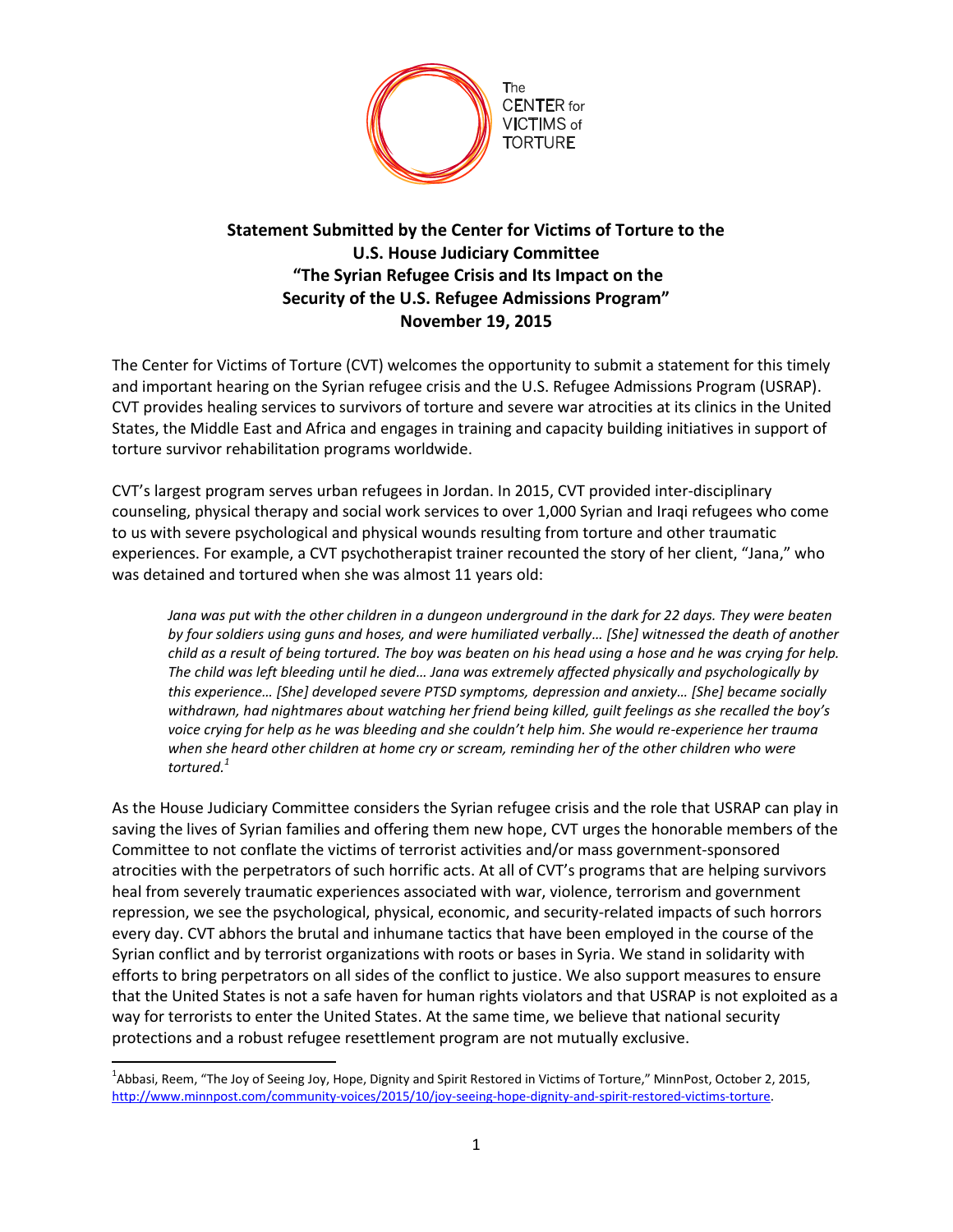As explained in greater detail below, Syrian families are suffering. Jordan, Lebanon and Turkey are overwhelmed by the numbers of refugees in need of protection within their borders. Desperation is leading Syrians to assume huge risks in taking the dangerous journey to Europe and the refugee crisis in the Middle East has become a crisis in Europe. Believing that the United States can and must do more, CVT continues to call for the United States to commit to resettling 200,000 refugees in FY 2016, with 100,000 of them being Syrian. Likewise, given the high prevalence rates of torture and trauma among all refugee populations, including Syrians, CVT continues to call for increased investments in specialized trauma rehabilitation services for refugee survivors of torture in the United States.

## **The Syrian Refugee Crisis**

As the conflict in Syria shows few signs of subsiding and its spill-over effects are increasingly evident including through the rise and expansion of ISIS and the escalation of violence in Iraq—the levels of suffering, damage and despair throughout the region are immense. The UN High Commissioner for Refugees (UNHCR) reports that over 4 million Syrians are registered as refugees, with the majority in Turkey, Lebanon and Jordan.<sup>2</sup> The UN Office for the Coordination of Humanitarian Affairs (OCHA) estimates that 7.6 million people are displaced internally in Syria, with 12.2 million people in need of humanitarian assistance. $3$ 

Without the prospect of returning home in the near future and conditions for refugees in highly strained host communities ranging from challenging to hostile to impossible, refugees are becoming more frustrated and more desperate.<sup>4</sup> As United Nations High Commissioner for Refugees, António Guterres stated, "One thing is clear: the situation in the region has become utterly unsustainable," calling the crisis, "a cancer that risks spreading and metastasizing."<sup>5</sup>

At CVT's program in Jordan, clients report that life is extraordinarily challenging for refugees. One CVT client commented, "We are like the living dead here." Work authorization is highly restricted and most refugees in Jordan do not have permission to work legally and earn a living. Simultaneously humanitarian assistance is being reduced or cut, leaving refugees in an impossible situation of having neither the means nor the opportunity to meet their basic needs of shelter, food, medical assistance and education. A CVT staff member in Jordan explained, "Syrians are feeling anger and frustration. Before they had the belief about returning, now they are stuck and they don't know what to do."

Given that children are less at risk of being punished or deported for violating labor restrictions, families are sending them to work, disrupting their limited educational opportunities and upsetting traditional family dynamics as children assume the role of the family's breadwinner. Meanwhile, as children and as refugees, they are highly vulnerable to dangerous work environments and to being exploited by

 $\overline{\phantom{a}}$  $^2$  U.N. High Commissioner for Refugees: Syrian Regional Refugee Response, July 15, 2015, [http://data.unhcr.org/syrianrefugees/regional.php.](http://data.unhcr.org/syrianrefugees/regional.php) 

 $3$  U.N. Office for the Coordination of Humanitarian Affairs: Syrian Arab Republic Crisis Overview, September 2015, [http://www.unocha.org/syria.](http://www.unocha.org/syria) 

<sup>&</sup>lt;sup>4</sup> CARE International in Jordan, Five Years into Exile: The challenges faced by Syrian refugees outside camps in Jordan and how they and their host communities are coping, June 30, 2015[, http://www.care](http://www.care-international.org/uploaddocument/news/publications/english/care%20five%20years%20into%20exile%20exec%20summary%202015%20print%20final%20recut.pdf)[international.org/uploaddocument/news/publications/english/care%20five%20years%20into%20exile%20exec%20summary%2](http://www.care-international.org/uploaddocument/news/publications/english/care%20five%20years%20into%20exile%20exec%20summary%202015%20print%20final%20recut.pdf)

[<sup>02015%20</sup>print%20final%20recut.pdf.](http://www.care-international.org/uploaddocument/news/publications/english/care%20five%20years%20into%20exile%20exec%20summary%202015%20print%20final%20recut.pdf)

Gladstone, Rick, "U.N. Refugee Official Calls Situation in Syria and Iraq 'Unsustainable,'" The New York Times, April 24, 2015, [http://www.nytimes.com/2015/04/25/world/middleeast/un-refugee-official-calls-situation-in-syria-and-iraq](http://www.nytimes.com/2015/04/25/world/middleeast/un-refugee-official-calls-situation-in-syria-and-iraq-unsustainable.html)[unsustainable.html.](http://www.nytimes.com/2015/04/25/world/middleeast/un-refugee-official-calls-situation-in-syria-and-iraq-unsustainable.html)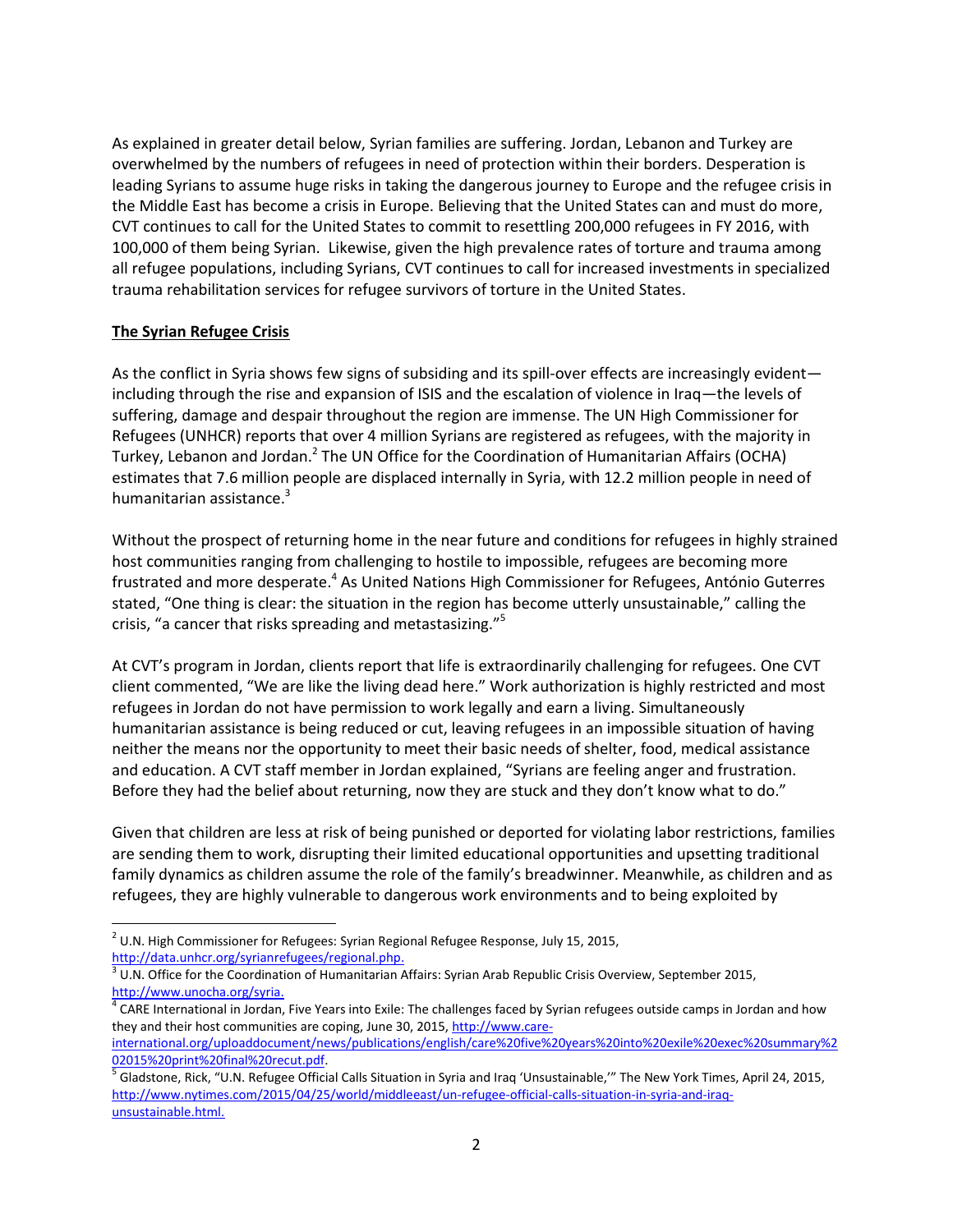unscrupulous employers. A Syrian mother lamented about her teenage sons who are now responsible for supporting the family, including her daughter with a rare and costly medical condition, "Three years ago they were children and we had their father and suddenly they became adults with many responsibilities."

Ultimately, the long-term solution to the Syrian refugee crisis will have to come through a peace process that creates the conditions for refugees to return home safely and voluntarily. However, there are few signs of the conflict ending soon and the immediate needs of refugees and host communities must be addressed in the short term. As part of this, the United States must substantially increase the number of Syrians it resettles in the coming years. Refugee resettlement not only helps address the immediate protection needs of some of the most vulnerable of refugees, it is also a vital component of international-responsibility sharing.

USRAP's eligibility criteria and scrutiny are so rigorous at each stage refugees are the most thoroughly screened people to travel into the United States. Prior to being admitted, all refugees undergo a series of meticulous security screenings conducted by the U.S. government. These checks include multiple biographic and identity investigations; FBI biometric checks of fingerprints and photographs; in-depth, in-person interviews by specialized and well-trained Department of Homeland Security officers; medical screenings; and other checks by U.S. domestic and international intelligence agencies including the National Counterterrorism Center and National Security Council.<sup>6</sup>

The recent announcement by the Obama Administration of its intention to resettle 85,000 refugees in FY 2016, including at least 10,000 Syrian refugees, is a step forward. Thus far, the United States has only resettled 1,854 refugees.<sup>7</sup> Nevertheless, given the scale and severity of refugee needs globally, current U.S. resettlement goals are still far more modest than the number of people the United States can and should welcome.

## *Recommendation: The United States should commit to resettling 200,000 refugees in FY 2016 with 100,000 of them being from Syria.*

## **Torture Survivors Resettled to the United States**

 $\overline{\phantom{a}}$ 

USRAP seeks to prioritize for resettlement the most vulnerable and those with the greatest humanitarian need. Annually, among the refugees who meet that criteria are thousands of survivors of torture and their families who are being given a chance to rebuild their lives in the United States.

Torture is the intentional infliction of severe pain and suffering, physical or psychological, upon another individual. Torture survivors come from all walks of life and corners of the globe. Some were journalists or pro-democracy activists who were targeted by oppressive regimes for their activities, while some were targeted for trying to practice their religion or live in accordance with their own sexual orientation or gender identity. Others were punished because of the activities of family members or friends, while

 $^6$  Center for American Progress, "Infographic: The Screening Process for Entry to the United States for Syrian Refugees," [https://www.americanprogress.org/issues/immigration/news/2015/11/18/125812/infographic-the-screening-process-for](https://www.americanprogress.org/issues/immigration/news/2015/11/18/125812/infographic-the-screening-process-for-entry-to-the-united-states-for-syrian-refugees/)[entry-to-the-united-states-for-syrian-refugees/.](https://www.americanprogress.org/issues/immigration/news/2015/11/18/125812/infographic-the-screening-process-for-entry-to-the-united-states-for-syrian-refugees/) 7

New York Times, "Paris Attack Intensifies Debate Over How Many Syrian Refugees to Allow into the U.S.," [http://www.nytimes.com/interactive/2015/10/21/us/where-syrian-refugees-are-in-the-united-states.html,](http://www.nytimes.com/interactive/2015/10/21/us/where-syrian-refugees-are-in-the-united-states.html) November 16, 2015.